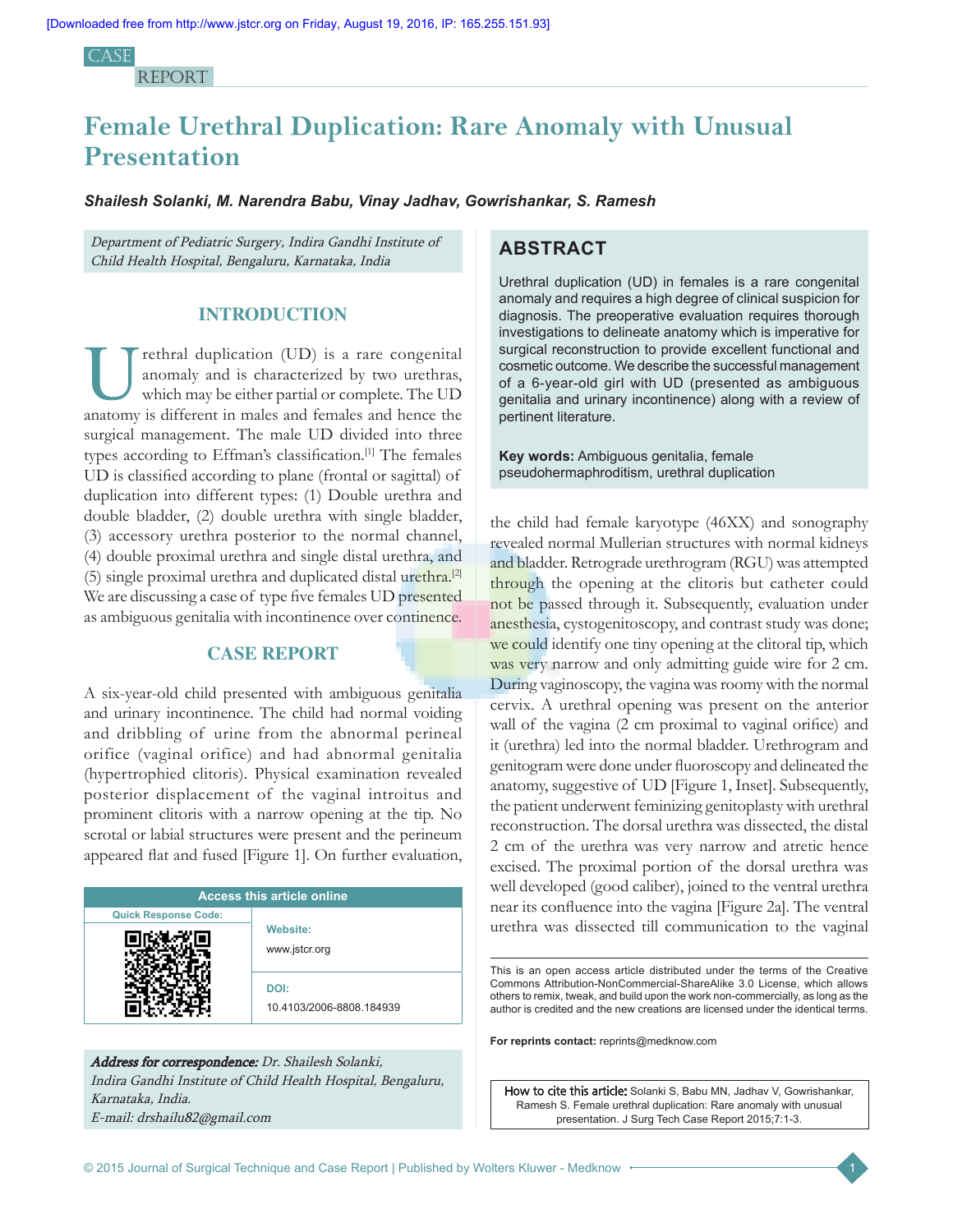Solanki, *et al*.: Female urethral duplication



Figure 1: (a) Hypertrophied clitoris (black arrow), flat perineum (white arrow), and vaginal orifice (blue arrow). (b) Black dotted mark represents incision. Inset showing preoperative anatomy. U: Urinary bladder, V: Vagina, R: Rectum, Du: Dorsal urethra (red color), Vu: ventral urethra

wall and disconnected. The rent in the anterior vaginal wall and ventral urethra was repaired and soft tissue interposed in between the two suture lines [Figure 2b]. The distal continuity of the ventral urethra with the dorsal urethra (good caliber) was maintained and neourethra (i.e., proximal part consisted of the ventral urethra and the distal part consisted of the dorsal urethra) reconstructed [Figure 2]. Postoperative period was uneventful and the child was discharged after removal of all the catheters. On subsequent follow‑up, the child had developed urethrovaginal fistula of 0.5 cm  $\times$  0.5 cm size, 2 cm distal to the bladder neck, and presented as postmicturition dribbling. Six months later, urethrovaginal fistula was repaired successfully from the perineal approach. The child is under follow-up and continent for urine (no urinary dribbling) at last visit with normal upper tracts.

# **DISCUSSION**

There is no embryological theory that explains all UD abnormalities.<sup>[3-5]</sup> Currently, widely accepted theory proposed by Patten *et al*. suggested an abnormal relationship between the lateral anlagen of the genital tubercle and the ventral end of the cloacal membrane.[2]

Indications for surgery include annoying symptoms such as a double stream (most common), urinary incontinence, ambiguous genitalia, perineal sinuses, urinary obstruction or infection, and associated genitourinary anomalies.

The preoperative evaluation requires a variety of radiological investigations and endoscopic procedures to define the anatomy. These include voiding cystourethrogram (VCUG), RGU, intravenous urography, sonourethrography, magnetic resonance imaging, and cystogenitoscopy. VCUG



**Figure 2:** (a) Distal dorsal urethra (black arrow) and proximal dorsal urethra (white arrow). The vagina (blue arrow) and its confluence (yellow arrow) with the ventral urethra. (b) Feminizing genitoplasty (black arrow). Soft tissue interposition (white arrow) in between the repaired vagina and urethra. Inset showing postoperative anatomy

and RGU should be carried out in lateral projections for visualization of the size, shape, and position of the two channels.

Patients with UD can be asymptomatic and in such situation a conservative approach is acceptable. The range of management includes observation to trivial intervention like meatotomy/urethral dilatation to complex urethral reconstruction in severe cases.

Most duplication occurs in the sagittal plane one on top of the other. Less commonly, openings may lie collaterally (side by side) in the frontal plane. It is imperative to be aware of anatomy, continent status, and caliber of both the urethras during the preoperative evaluation. Usually the ventral urethra is continent and good caliber compared to the dorsal urethra; similar findings were present in the index case.

During surgical planning, the facts to be considered are continent urethra should be preserved, good caliber urethra should be used for reconstruction purpose, and excision of accessory urethra should be accomplished. The genital reconstruction depends on the severity of virilization.

In our case, the child presented with incontinence over continence with ambiguous genitalia. Hence, we had started investigations on two lines: Ectopic ureter and disorder of sex development. After cystogenitoscopy and contrast study, diagnosis was confirmed and anatomy of both urethras was well delineated. The incontinence was might be pseudo-incontinence because of the vaginal voiding, i.e. child might have been passing urine into the vagina during micturition and probably led to postvoid